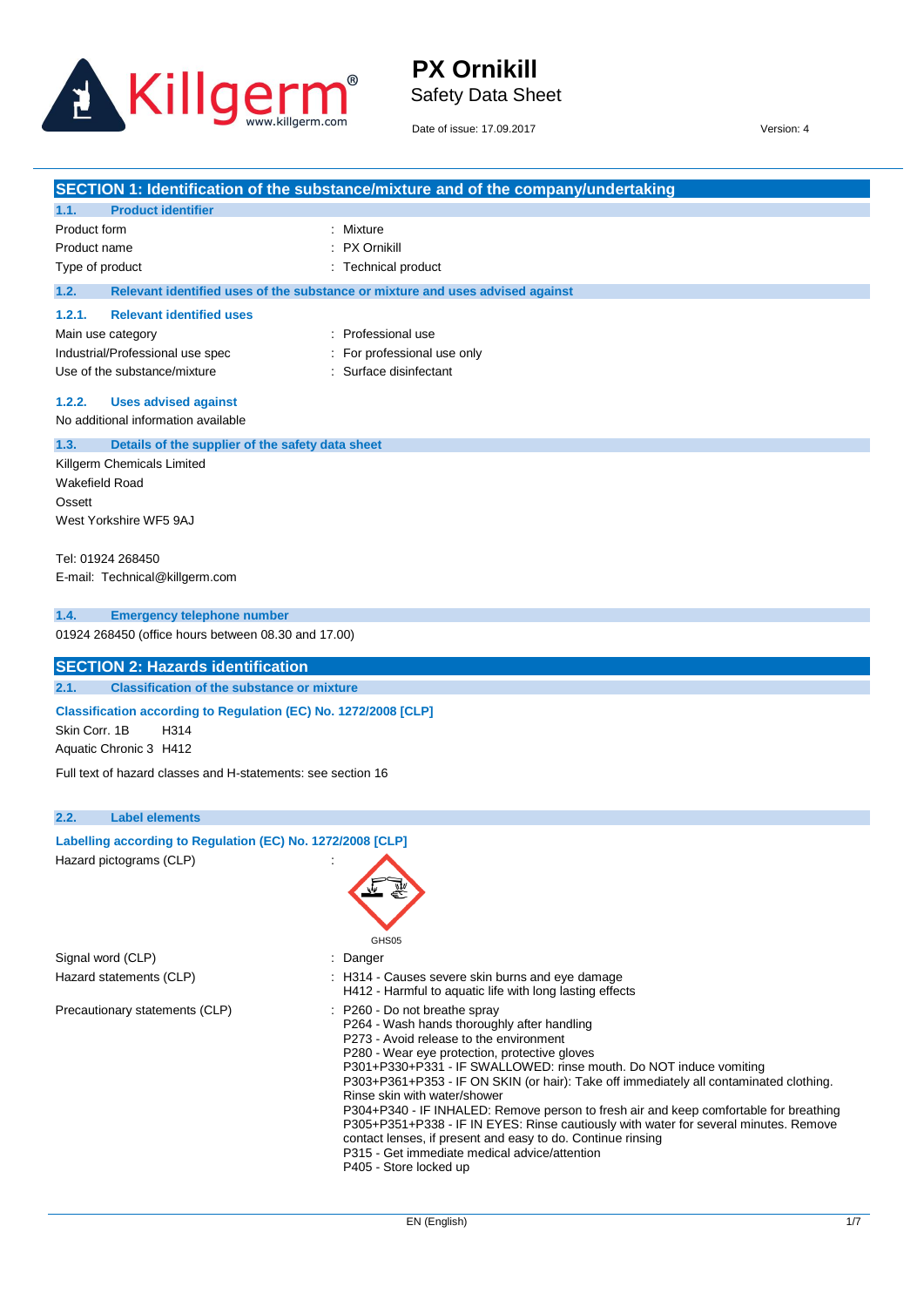Safety Data Sheet

### **2.3. Other hazards**

No additional information available

## **SECTION 3: Composition/information on ingredients**

**3.1. Substance**

Not applicable

### **3.2. Mixture**

| <b>Name</b>                                                               | <b>Product identifier</b>                                               | $\frac{9}{6}$ | <b>Classification according to Regulation</b><br>(EC) No. 1272/2008 [CLP]                                               |
|---------------------------------------------------------------------------|-------------------------------------------------------------------------|---------------|-------------------------------------------------------------------------------------------------------------------------|
| Alcohol Alkoxylate                                                        | (CAS No) 166736-08-9                                                    | $1 - 5$       | Acute Tox. 4 (Oral), H302<br>Eye Dam. 1, H318                                                                           |
| Quaternary ammonium compounds, benzyl-C12-<br>16-alkyldimethyl, chlorides | (CAS No) 68424-85-1<br>(EC no) 270-325-2<br>(REACH-no) 01-2119965180-41 | $1 - 5$       | Acute Tox. 4 (Oral), H302<br>Acute Tox. 4 (Dermal), H312<br>Skin Corr. 1B, H314<br>Aquatic Acute 1, H400                |
| N-(3-aminopropyl)-N-dodecylpropane-1,3-diamine                            | (CAS No) 2372-82-9<br>(EC no) 219-145-8<br>(REACH-no) 01-2119980592-29  | $1 - 5$       | Acute Tox. 3 (Oral), H301<br>Skin Corr. 1B. H314<br>STOT RE 2, H373<br>Aquatic Acute 1, H400<br>Aquatic Chronic 1, H410 |
| Didecyldimethylammonium chloride                                          | (CAS No) 7173-51-5<br>(EC no) 230-525-2<br>(EC index no) 612-131-00-6   | $1 - 5$       | Acute Tox. 4 (Oral), H302<br>Skin Corr. 1B. H314                                                                        |
| Chlorhexidine digluconate                                                 | (CAS No) 18472-51-0<br>(EC no) 242-354-0                                | <1            | Eye Dam. 1, H318<br>Aquatic Acute 1, H400<br>Aquatic Chronic 1. H410                                                    |

|        | <b>SECTION 4: First aid measures</b>                                       |                                                                                                                                     |
|--------|----------------------------------------------------------------------------|-------------------------------------------------------------------------------------------------------------------------------------|
| 4.1.   | <b>Description of first aid measures</b>                                   |                                                                                                                                     |
|        | First-aid measures general                                                 | Get medical advice/attention if you feel unwell.                                                                                    |
|        | First-aid measures after inhalation                                        | Remove person to fresh air and keep comfortable for breathing.                                                                      |
|        | First-aid measures after skin contact                                      | Wash with plenty of soap and water. Take off immediately all contaminated clothing and wash it<br>before reuse.                     |
|        | First-aid measures after eye contact                                       | Immediately rinse with water for a prolonged period while holding the eyelids wide open. Get<br>immediate medical advice/attention. |
|        | First-aid measures after ingestion                                         | Do NOT induce vomiting. Rinse mouth. Drink plenty of water. Get medical advice/attention.                                           |
| 4.2.   | Most important symptoms and effects, both acute and delayed                |                                                                                                                                     |
|        | Symptoms/injuries after inhalation                                         | May cause respiratory irritation.                                                                                                   |
|        | Symptoms/injuries after skin contact                                       | Burns.                                                                                                                              |
|        | Symptoms/injuries after eye contact                                        | Causes serious eye damage.                                                                                                          |
|        | Symptoms/injuries after ingestion                                          | Burns.                                                                                                                              |
| 4.3.   | Indication of any immediate medical attention and special treatment needed |                                                                                                                                     |
|        | Treat symptomatically.                                                     |                                                                                                                                     |
|        | <b>SECTION 5: Firefighting measures</b>                                    |                                                                                                                                     |
| 5.1.   | <b>Extinguishing media</b>                                                 |                                                                                                                                     |
|        | Suitable extinguishing media                                               | : Carbon dioxide. Dry powder. Foam.                                                                                                 |
| 5.2.   | Special hazards arising from the substance or mixture                      |                                                                                                                                     |
| fire   | Hazardous decomposition products in case of                                | : Corrosive vapours.                                                                                                                |
| 5.3.   | <b>Advice for firefighters</b>                                             |                                                                                                                                     |
|        | No additional information available                                        |                                                                                                                                     |
|        | <b>SECTION 6: Accidental release measures</b>                              |                                                                                                                                     |
| 6.1.   | Personal precautions, protective equipment and emergency procedures        |                                                                                                                                     |
| 6.1.1. | For non-emergency personnel                                                |                                                                                                                                     |
|        | <b>Emergency procedures</b>                                                | Evacuate unnecessary personnel.                                                                                                     |
| 6.1.2. | For emergency responders                                                   |                                                                                                                                     |
|        | Protective equipment                                                       | Use personal protective equipment as required.                                                                                      |
| 6.2.   | <b>Environmental precautions</b>                                           |                                                                                                                                     |
|        | Avoid release to the environment.                                          |                                                                                                                                     |
|        |                                                                            | 2/7<br>EN (English)                                                                                                                 |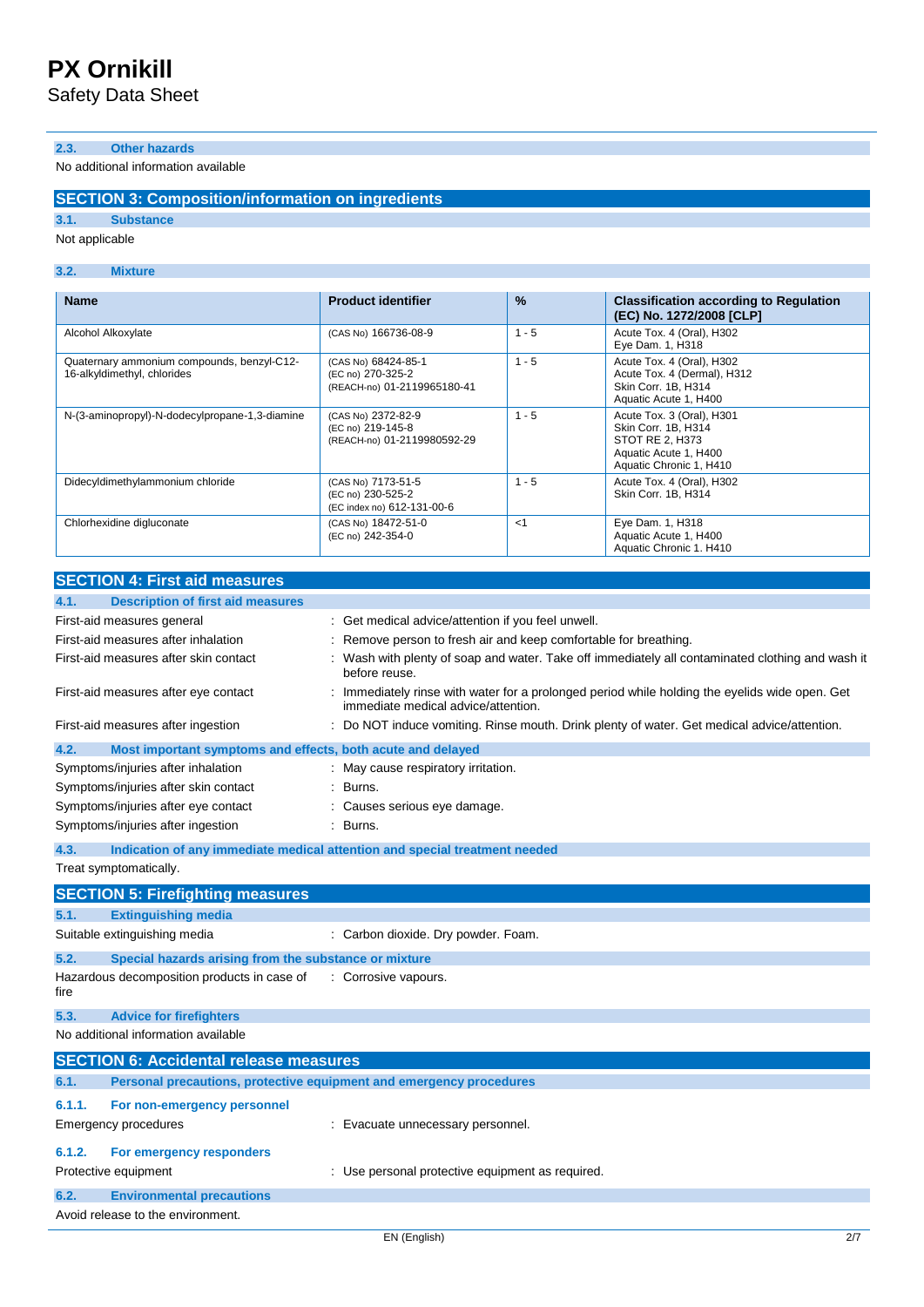Safety Data Sheet

| 6.3.                                | Methods and material for containment and cleaning up         |                                                                                                                                   |  |
|-------------------------------------|--------------------------------------------------------------|-----------------------------------------------------------------------------------------------------------------------------------|--|
| For containment                     |                                                              | : Collect spillage and dispose of in accordance with local and national legislation                                               |  |
|                                     | Methods for cleaning up                                      | Soak up spills with inert solids, such as clay or diatomaceous earth as soon as possible.                                         |  |
| 6.4.                                | <b>Reference to other sections</b>                           |                                                                                                                                   |  |
|                                     |                                                              | For further information refer to section 8: "Exposure controls/personal protection". For further information refer to section 13. |  |
|                                     | <b>SECTION 7: Handling and storage</b>                       |                                                                                                                                   |  |
| 7.1.                                | <b>Precautions for safe handling</b>                         |                                                                                                                                   |  |
|                                     | Precautions for safe handling                                | : Avoid contact with skin and eyes.                                                                                               |  |
|                                     | Hygiene measures                                             | Do not eat, drink or smoke when using this product.                                                                               |  |
| 7.2.                                | Conditions for safe storage, including any incompatibilities |                                                                                                                                   |  |
|                                     | Technical measures                                           | Does not require any specific or particular technical measures.                                                                   |  |
|                                     | Storage conditions                                           | Keep container closed when not in use.                                                                                            |  |
|                                     | Incompatible products                                        | Oxidizing agent. Strong acids. Strong bases.                                                                                      |  |
|                                     | Incompatible materials                                       | Metals.                                                                                                                           |  |
|                                     | Special rules on packaging                                   | Keep only in original container.                                                                                                  |  |
| 7.3.                                | <b>Specific end use(s)</b>                                   |                                                                                                                                   |  |
| No additional information available |                                                              |                                                                                                                                   |  |
|                                     | <b>SECTION 8: Exposure controls/personal protection</b>      |                                                                                                                                   |  |
| 8.1.                                | <b>Control parameters</b>                                    |                                                                                                                                   |  |
|                                     | No additional information available                          |                                                                                                                                   |  |
| 8.2.                                | <b>Exposure controls</b>                                     |                                                                                                                                   |  |

| Materials for protective clothing | : Not required for normal conditions of use |
|-----------------------------------|---------------------------------------------|
| Hand protection                   | Protective gloves                           |
| Eye protection                    | : Safety glasses                            |
| Skin and body protection          | : Not required for normal conditions of use |
| Respiratory protection            | : Not required for normal conditions of use |
| m <sub>0</sub>                    |                                             |



| <b>SECTION 9: Physical and chemical properties</b>            |                                                   |     |
|---------------------------------------------------------------|---------------------------------------------------|-----|
| Information on basic physical and chemical properties<br>9.1. |                                                   |     |
| Physical state                                                | : Liquid                                          |     |
| Appearance                                                    | : Clear blue liquid, free from extraneous matter. |     |
| Colour                                                        | $:$ Blue.                                         |     |
| Odour                                                         | : Eucalyptus Menthol.                             |     |
| Odour threshold                                               | : No data available                               |     |
| pH                                                            | :7                                                |     |
| Relative evaporation rate (butylacetate=1)                    | : As water                                        |     |
| Melting point                                                 | : No data available                               |     |
| Freezing point                                                | : As water                                        |     |
| Boiling point                                                 | $:$ As water                                      |     |
| Flash point                                                   | : No data available                               |     |
| Auto-ignition temperature                                     | : No data available                               |     |
| Decomposition temperature                                     | : No data available                               |     |
| Flammability (solid, gas)                                     | : No data available                               |     |
| Vapour pressure                                               | : No data available                               |     |
| Relative vapour density at 20 °C                              | : No data available                               |     |
| Relative density                                              | $\therefore$ 1                                    |     |
| Solubility                                                    | : Miscible with water                             |     |
| Log Pow                                                       | : No data available                               |     |
|                                                               | EN (English)                                      | 3/7 |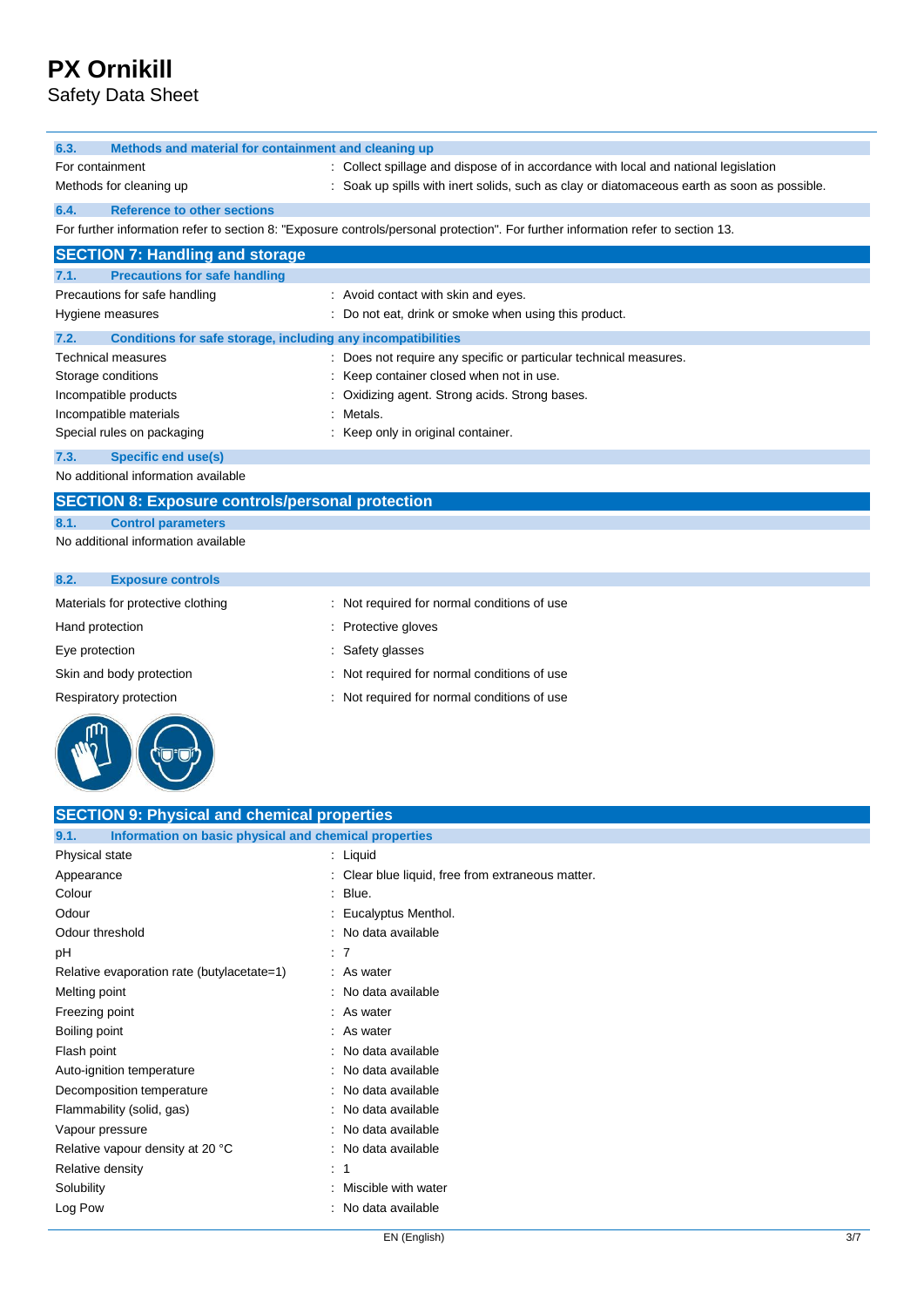# **PX Ornikill** Safety Data Sheet

| Viscosity, kinematic                                                                          | No data available |
|-----------------------------------------------------------------------------------------------|-------------------|
| Viscosity, dynamic                                                                            | No data available |
| Explosive properties                                                                          | No data available |
| Oxidising properties                                                                          | No data available |
| <b>Explosive limits</b>                                                                       | No data available |
| 9.2.<br><b>Other information</b>                                                              |                   |
| No additional information available                                                           |                   |
| <b>SECTION 10: Stability and reactivity</b>                                                   |                   |
| 10.1.<br><b>Reactivity</b>                                                                    |                   |
| No additional information available                                                           |                   |
| 10.2.<br><b>Chemical stability</b>                                                            |                   |
| Stable under normal conditions. Product has a three year shelf life from date of manufacture. |                   |
| 10.3.<br><b>Possibility of hazardous reactions</b>                                            |                   |
| No additional information available                                                           |                   |
| <b>Conditions to avoid</b><br>10.4.                                                           |                   |
| No additional information available                                                           |                   |
| 10.5.<br><b>Incompatible materials</b>                                                        |                   |
| Metals.                                                                                       |                   |
| 10.6.<br><b>Hazardous decomposition products</b>                                              |                   |
| No additional information available                                                           |                   |

| <b>SECTION 11: Toxicological information</b>          |                                                     |  |  |
|-------------------------------------------------------|-----------------------------------------------------|--|--|
| Information on toxicological effects<br>11.1.         |                                                     |  |  |
| Acute toxicity                                        | Not classified<br>÷                                 |  |  |
| Skin corrosion/irritation                             | : Causes severe skin burns and eye damage.<br>pH: 7 |  |  |
| Serious eye damage/irritation                         | : Serious eye damage, category 1, implicit<br>pH: 7 |  |  |
| Respiratory or skin sensitisation                     | : Not classified                                    |  |  |
| Germ cell mutagenicity                                | : Not classified                                    |  |  |
| Carcinogenicity                                       | : Not classified                                    |  |  |
| Reproductive toxicity                                 | Not classified<br>÷                                 |  |  |
| Specific target organ toxicity (single exposure)      | : Not classified                                    |  |  |
| Specific target organ toxicity (repeated<br>exposure) | : Not classified                                    |  |  |
| Aspiration hazard                                     | Not classified<br>÷                                 |  |  |

| <b>SECTION 12: Ecological information</b>                                          |                   |  |
|------------------------------------------------------------------------------------|-------------------|--|
| 12.1.<br><b>Toxicity</b>                                                           |                   |  |
| Alcohol Alkoxylate (166736-08-9)                                                   |                   |  |
| LC50 fish 1                                                                        | $> 10 - 100$ mg/l |  |
| EC50 Daphnia 1                                                                     | $> 10 - 100$ mg/l |  |
| ErC50 (other aquatic plants)                                                       | $> 10 - 100$ mg/l |  |
| Quaternary ammonium compounds, benzyl-C12-16-alkyldimethyl, chlorides (68424-85-1) |                   |  |
| ErC50 (algae)                                                                      | $< 10$ mg/l       |  |
|                                                                                    |                   |  |
| 12.2.<br><b>Persistence and degradability</b>                                      |                   |  |
| No additional information available                                                |                   |  |
| 12.3.<br><b>Bioaccumulative potential</b>                                          |                   |  |
| No additional information available                                                |                   |  |
|                                                                                    |                   |  |
| Chlorhexidine digluconate (18472-51-0)                                             |                   |  |
| Log Pow                                                                            | $-0.33$           |  |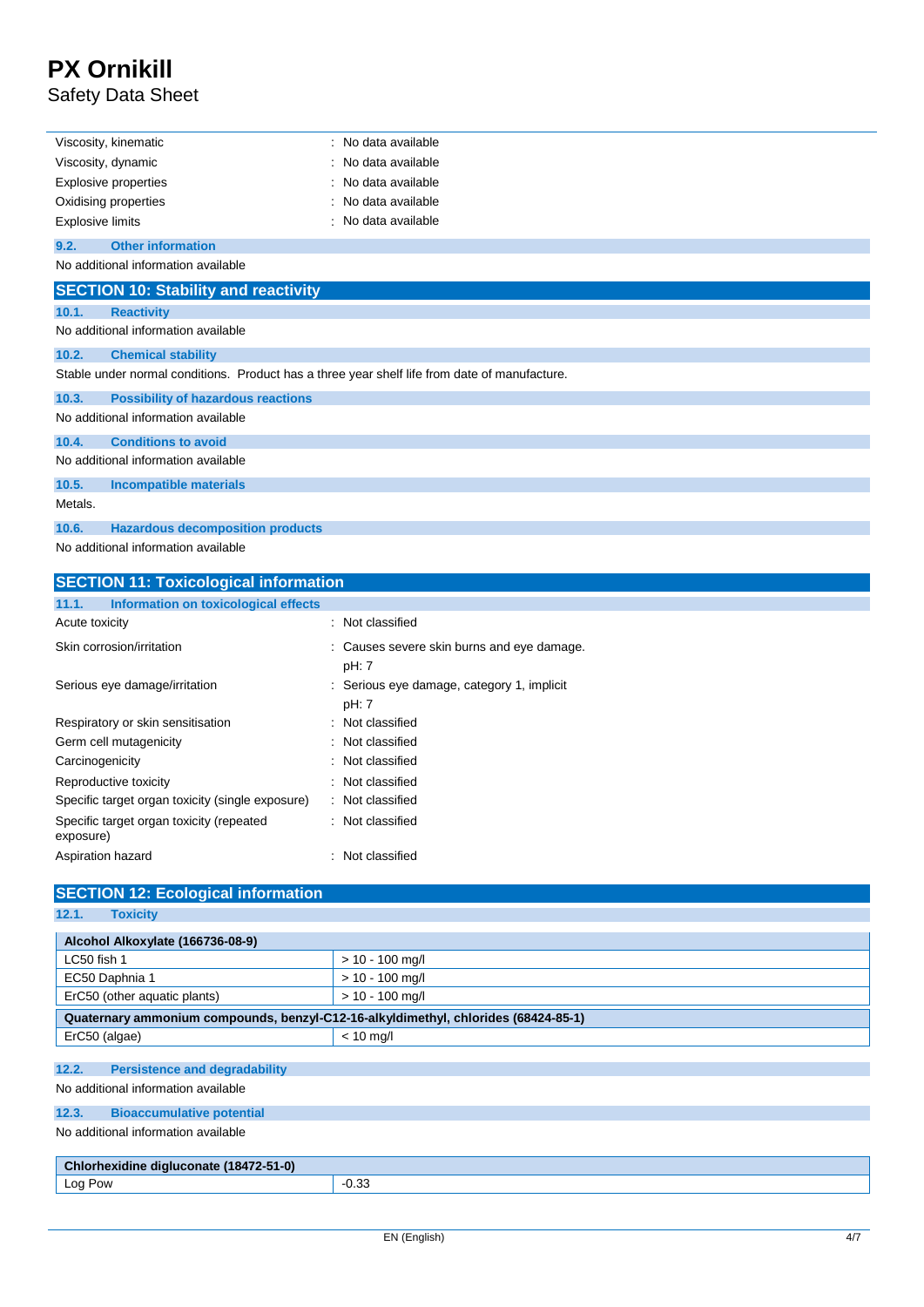Safety Data Sheet

| <b>Mobility in soil</b><br>12.4.                   |
|----------------------------------------------------|
| No additional information available                |
| <b>Results of PBT and vPvB assessment</b><br>12.5. |
| No additional information available                |
| Other adverse effects<br>12.6.                     |
| No additional information available                |
| <b>SECTION 13: Disposal considerations</b>         |
| <b>Waste treatment methods</b><br>13.1.            |
| No additional information available                |
|                                                    |

### **SECTION 14: Transport information** In accordance with ADR / RID / IMDG / IATA / ADN

| <b>ADR</b>                                                                          | <b>IMDG</b>                                               | <b>IATA</b>                       |  |
|-------------------------------------------------------------------------------------|-----------------------------------------------------------|-----------------------------------|--|
| 14.1.<br><b>UN number</b>                                                           |                                                           |                                   |  |
| 1760                                                                                | 1760                                                      | 1760                              |  |
| <b>UN proper shipping name</b><br>14.2.                                             |                                                           |                                   |  |
| CORROSIVE LIQUID, N.O.S.                                                            | CORROSIVE LIQUID, N.O.S.                                  | CORROSIVE LIQUID, N.O.S.          |  |
| <b>Transport document description</b>                                               |                                                           |                                   |  |
| UN 1760 CORROSIVE LIQUID, N.O.S.<br>(QUATERNARY AMMONIUM COMPOUNDS),<br>8, III, (E) | UN 1760 CORROSIVE LIQUID, N.O.S., 8, III                  |                                   |  |
| 14.3.<br><b>Transport hazard class(es)</b>                                          |                                                           |                                   |  |
| 8                                                                                   | 8                                                         | 8                                 |  |
|                                                                                     |                                                           |                                   |  |
| 14.4.<br><b>Packing group</b>                                                       |                                                           |                                   |  |
| Ш                                                                                   | Ш                                                         | Ш                                 |  |
| 14.5.<br><b>Environmental hazards</b>                                               |                                                           |                                   |  |
| Dangerous for the environment: No                                                   | Dangerous for the environment: No<br>Marine pollutant: No | Dangerous for the environment: No |  |
| No supplementary information available                                              |                                                           |                                   |  |

## **14.6. Special precautions for user**

| - Overland transport                                         |                         |
|--------------------------------------------------------------|-------------------------|
| Classification code (ADR)                                    | C <sub>9</sub><br>÷     |
| Special provisions (ADR)                                     | 274                     |
| Limited quantities (ADR)                                     | 5 <sup>1</sup>          |
| Excepted quantities (ADR)                                    | F <sub>1</sub><br>÷.    |
| Packing instructions (ADR)                                   | P001, IBC03, LP01, R001 |
| Mixed packing provisions (ADR)                               | <b>MP19</b>             |
| Portable tank and bulk container instructions<br>(ADR)       | T7                      |
| Portable tank and bulk container special<br>provisions (ADR) | $:$ TP1, TP28           |
| Tank code (ADR)                                              | L <sub>4</sub> BN       |
| Vehicle for tank carriage                                    | AT                      |
| Transport category (ADR)                                     | 3                       |
| Special provisions for carriage - Packages<br>(ADR)          | : V12                   |
| Hazard identification number (Kemler No.)                    | 80<br>İ                 |
| Orange plates                                                | İ<br>80<br>1760         |
| Tunnel restriction code (ADR)                                | Е                       |
| EAC code                                                     | 2X                      |
| APP code                                                     | в                       |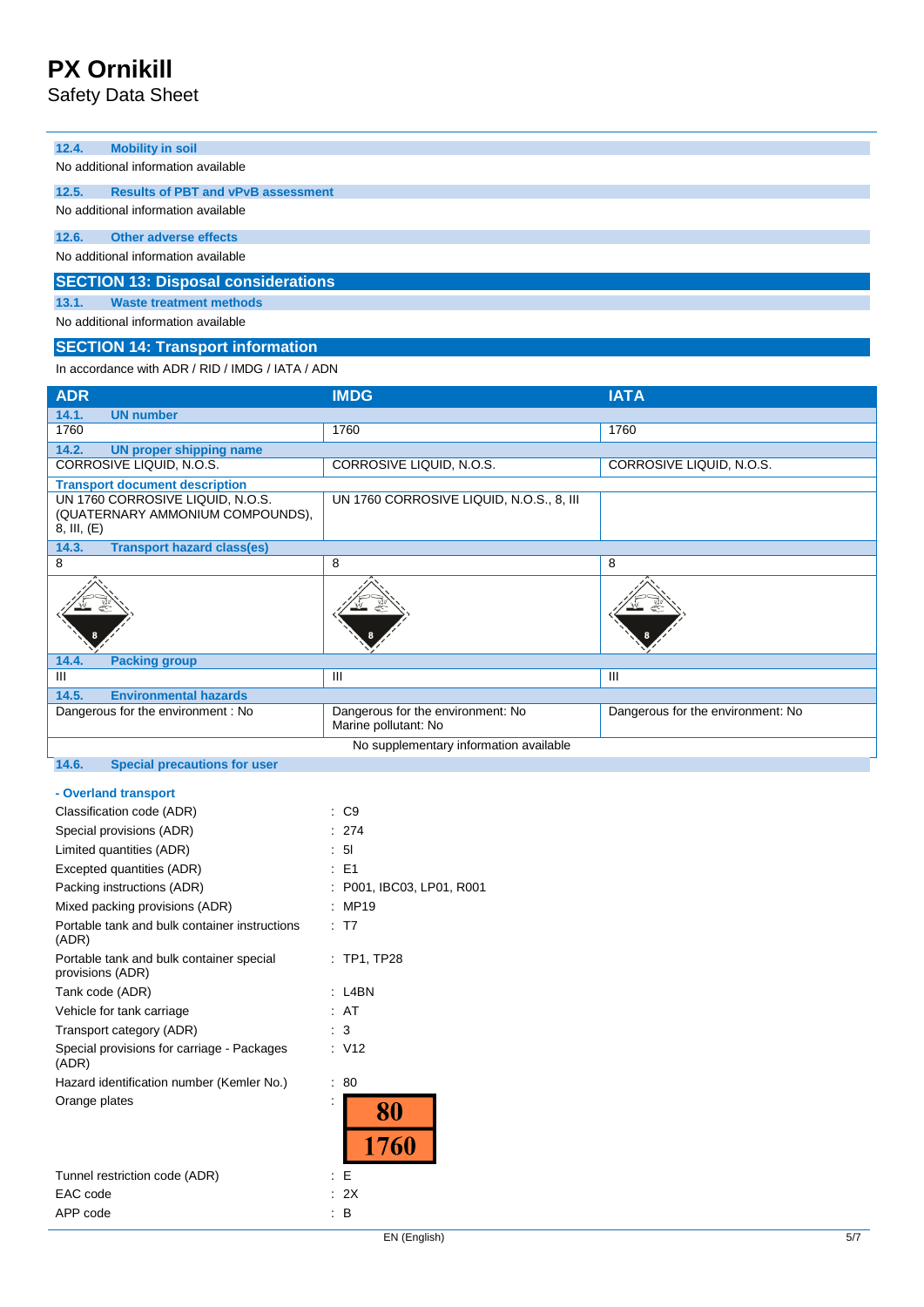Safety Data Sheet

| - Transport by sea                           |                                                                                                |
|----------------------------------------------|------------------------------------------------------------------------------------------------|
| Special provisions (IMDG)                    | : 223, 274                                                                                     |
| Limited quantities (IMDG)                    | : 5L                                                                                           |
| Excepted quantities (IMDG)                   | $\cdot$ F1                                                                                     |
| Packing instructions (IMDG)                  | : P001, LP01                                                                                   |
| IBC packing instructions (IMDG)              | $\therefore$ IBC03                                                                             |
| Tank instructions (IMDG)                     | : T7                                                                                           |
| Tank special provisions (IMDG)               | $:$ TP1, TP28                                                                                  |
| EmS-No. (Fire)                               | $F-A$                                                                                          |
| EmS-No. (Spillage)                           | $:$ S-B                                                                                        |
| Stowage category (IMDG)                      | : A                                                                                            |
| - Air transport                              |                                                                                                |
| PCA Excepted quantities (IATA)               | $E = 51$                                                                                       |
| PCA Limited quantities (IATA)                | : Y841                                                                                         |
| PCA limited quantity max net quantity (IATA) | : 1L                                                                                           |
| PCA packing instructions (IATA)              | : 852                                                                                          |
| PCA max net quantity (IATA)                  | : 5L                                                                                           |
| CAO packing instructions (IATA)              | : 856                                                                                          |
| CAO max net quantity (IATA)                  | : 60L                                                                                          |
| Special provisions (IATA)                    | : A3                                                                                           |
| ERG code (IATA)                              | : 8L                                                                                           |
| 14.7.                                        | Transport in bulk according to Annex II of MARPOL 73/78 and the IBC Code                       |
| <b>IBC</b> code                              | : Not applicable.                                                                              |
| <b>SECTION 15: Regulatory information</b>    |                                                                                                |
| 15.1.                                        | Safety, health and environmental regulations/legislation specific for the substance or mixture |

#### **15.1.1. EU-Regulations**

Contains no REACH substances with Annex XVII restrictions Contains no substance on the REACH candidate list Contains no REACH Annex XIV substance

#### **15.1.2. National regulations**

No additional information available

### **15.2. Chemical safety assessment**

No additional information available

### **SECTION 16: Other information**

#### Full text of H- and EUH-statements:

| Acute Tox. 3 (Oral)   | Acute toxicity (oral), Category 3                                 |
|-----------------------|-------------------------------------------------------------------|
| Acute Tox. 4 (Dermal) | Acute toxicity (dermal), Category 4                               |
| Acute Tox. 4 (Oral)   | Acute toxicity (oral), Category 4                                 |
| Aquatic Acute 1       | Hazardous to the aquatic environment - Acute Hazard, Category 1   |
| Aquatic Chronic 1     | Hazardous to the aquatic environment - Chronic Hazard, Category 1 |
| Aquatic Chronic 3     | Hazardous to the aquatic environment - Chronic Hazard, Category 3 |
| Eye Dam. 1            | Serious eye damage/eye irritation, Category 1                     |
| Skin Corr, 1B         | Skin corrosion/irritation, Category 1B                            |
| STOT RE 2             | Specific target organ toxicity – Repeated exposure, Category 2    |
| H301                  | Toxic if swallowed                                                |
| H302                  | Harmful if swallowed                                              |
| H312                  | Harmful in contact with skin                                      |
| H314                  | Causes severe skin burns and eye damage                           |
| H318                  | Causes serious eye damage                                         |
| H373                  | May cause damage to organs through prolonged or repeated exposure |
| H400                  | Very toxic to aquatic life                                        |
| H410                  | Very toxic to aquatic life with long lasting effects              |
| H412                  | Harmful to aquatic life with long lasting effects                 |